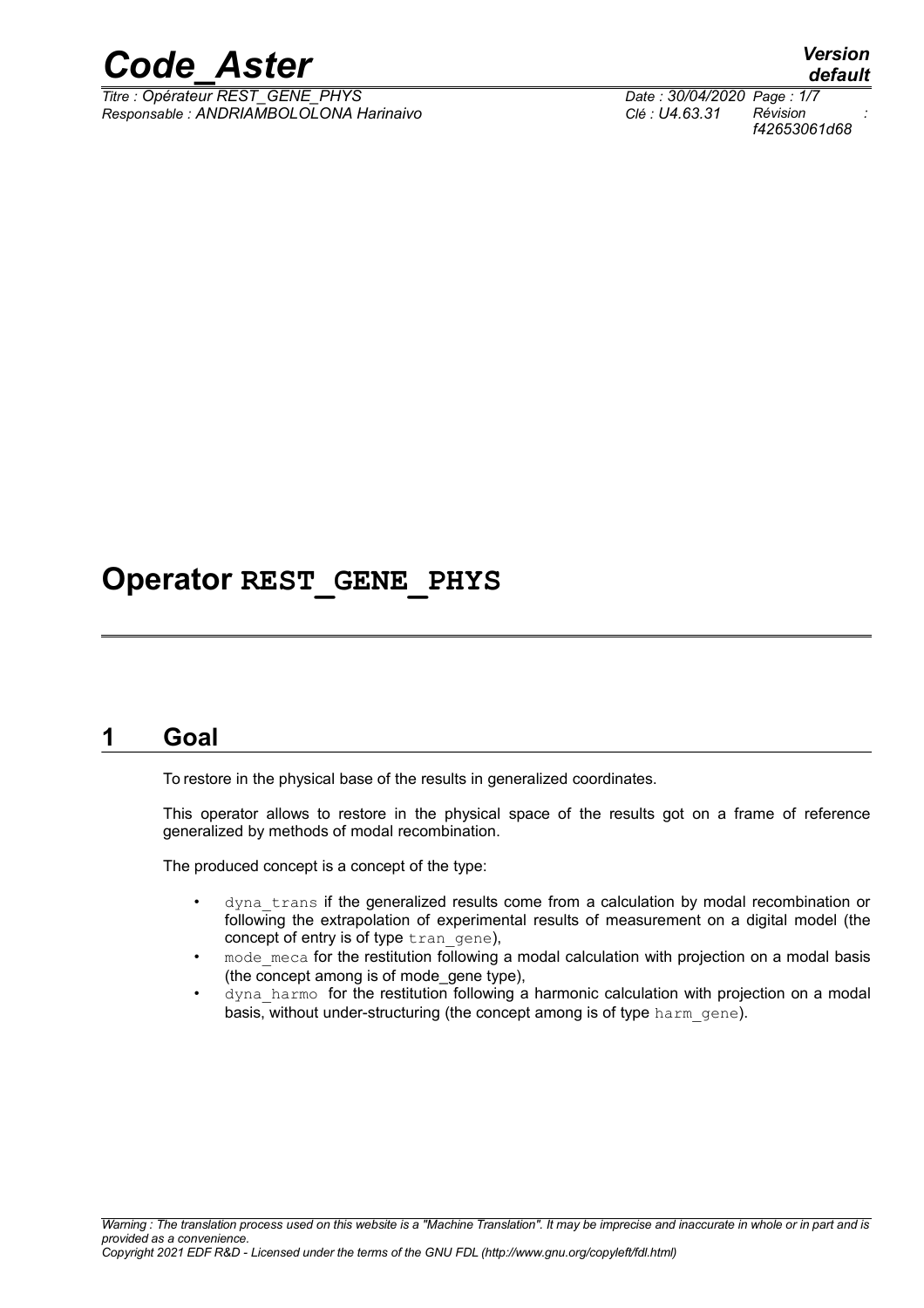*Titre : Opérateur REST\_GENE\_PHYS Date : 30/04/2020 Page : 2/7 Responsable : ANDRIAMBOLOLONA Harinaivo Clé : U4.63.31 Révision :*

*f42653061d68*

## **2 Syntax**

| resphy = REST GENE PHYS (                                                                                         |                                                                                                                                                                                                    |                                                                                                                                                                  | $[\star]$                                                                     |
|-------------------------------------------------------------------------------------------------------------------|----------------------------------------------------------------------------------------------------------------------------------------------------------------------------------------------------|------------------------------------------------------------------------------------------------------------------------------------------------------------------|-------------------------------------------------------------------------------|
|                                                                                                                   | RESU GENE = $tg$ ,                                                                                                                                                                                 |                                                                                                                                                                  | $\prime$<br>[tran gene]<br>$\prime$<br>[mode gene]<br>$\prime$<br>[harm gene] |
| ♦<br>♦                                                                                                            | MODE MECA = $mode$ ,<br>NUME $DDL =$ numeddl,                                                                                                                                                      |                                                                                                                                                                  | [mode meca]<br>[nume ddl]                                                     |
| ♦                                                                                                                 | / TOUT ORDRE = $'YES'$ ,<br>/ NUME MODE<br>NUME ORDRE<br>$\sqrt{2}$<br>TOUT INST<br>$\sqrt{2}$<br>LIST INST<br>$\sqrt{2}$<br>$\sqrt{2}$<br>INST<br>$\sqrt{2}$<br>FREQ<br>LIST FREQ =<br>$\sqrt{2}$ | $=$ num,<br>$=$ num,<br>$=$ 'YES',<br>$=$ list,<br>$=$ inst,<br>$=$ freq,<br>list,                                                                               | $[1 1]$<br>$[1  I]$<br>[liststr8]<br>[1 R]<br>[1 R]<br>[liststr8]             |
| ♦                                                                                                                 | TOUT CHAM = $'YES'$ ,<br>$\sqrt{2}$<br>NOM $CHAM =$ (<br>$\sqrt{2}$                                                                                                                                | 'DEPL',<br>'QUICKLY',<br>$'$ ACCE $'$ ,<br>'ACCE ABSOLU',<br>'EFGE ELNO',<br>'SIPO ELNO',<br>'SIGM ELNO',<br>'FORC NODA', $)$ ,                                  | [DEFECT]                                                                      |
| ♦                                                                                                                 | $Interpol =$                                                                                                                                                                                       | $/$ 'FLAX',<br>/ $'NOT'$ ,                                                                                                                                       | [DEFECT]                                                                      |
| ♦                                                                                                                 | CRITERION = $/$ 'ABSOLUTE',                                                                                                                                                                        | / 'RELATIVE,                                                                                                                                                     | [DEFECT]                                                                      |
| ♦                                                                                                                 | $PRECISION =$                                                                                                                                                                                      | / prec,<br>$1.E-06$ ,<br>$\sqrt{2}$                                                                                                                              | $\lceil R \rceil$<br>[DEFECT]                                                 |
| ♦                                                                                                                 | $\sqrt{2}$                                                                                                                                                                                         | MULT APPUI = $/$ 'YES',<br>$\begin{array}{ccccc} & / & \text{'}\text{NOT'}\text{,}\\ \text{CORR } \text{STAT} & = & / & \text{'}\text{YES'}\text{,} \end{array}$ | [DEFECT]                                                                      |
| ♦                                                                                                                 | / ACCE MONO APPUI =<br>(gamma1, gamma2, gamma3),<br>$/$ DIRECTION =                                                                                                                                | $\sqrt{2}$<br>$'NOT'$ ,                                                                                                                                          | [DEFECT]<br>[function]                                                        |
| (dx1, Dy1, dz1, dx2, dy2, dz2, dx3, dy3, dz3),                                                                    |                                                                                                                                                                                                    |                                                                                                                                                                  | [1 R]                                                                         |
| ♦                                                                                                                 | / GROUP NO = lgrno,<br>/ GROUP MA = lgrma,                                                                                                                                                         |                                                                                                                                                                  | $[1 \text{co}]$<br>$[1$ <sub>co</sub> ]                                       |
| ♦                                                                                                                 | TITLE = title,                                                                                                                                                                                     |                                                                                                                                                                  | $[1$ Kn]                                                                      |
|                                                                                                                   | $\mathcal{E}$                                                                                                                                                                                      |                                                                                                                                                                  |                                                                               |
| If RESU GENE of type tran_gene then<br>If RESU GENE of type mode gene then<br>If RESU GENE of type harm gene then |                                                                                                                                                                                                    | $[*] = \text{dyn} \text{ trans}$<br>$[*] = mode meca$<br>$[*] = dyna harmo$                                                                                      |                                                                               |

*Warning : The translation process used on this website is a "Machine Translation". It may be imprecise and inaccurate in whole or in part and is provided as a convenience. Copyright 2021 EDF R&D - Licensed under the terms of the GNU FDL (http://www.gnu.org/copyleft/fdl.html)*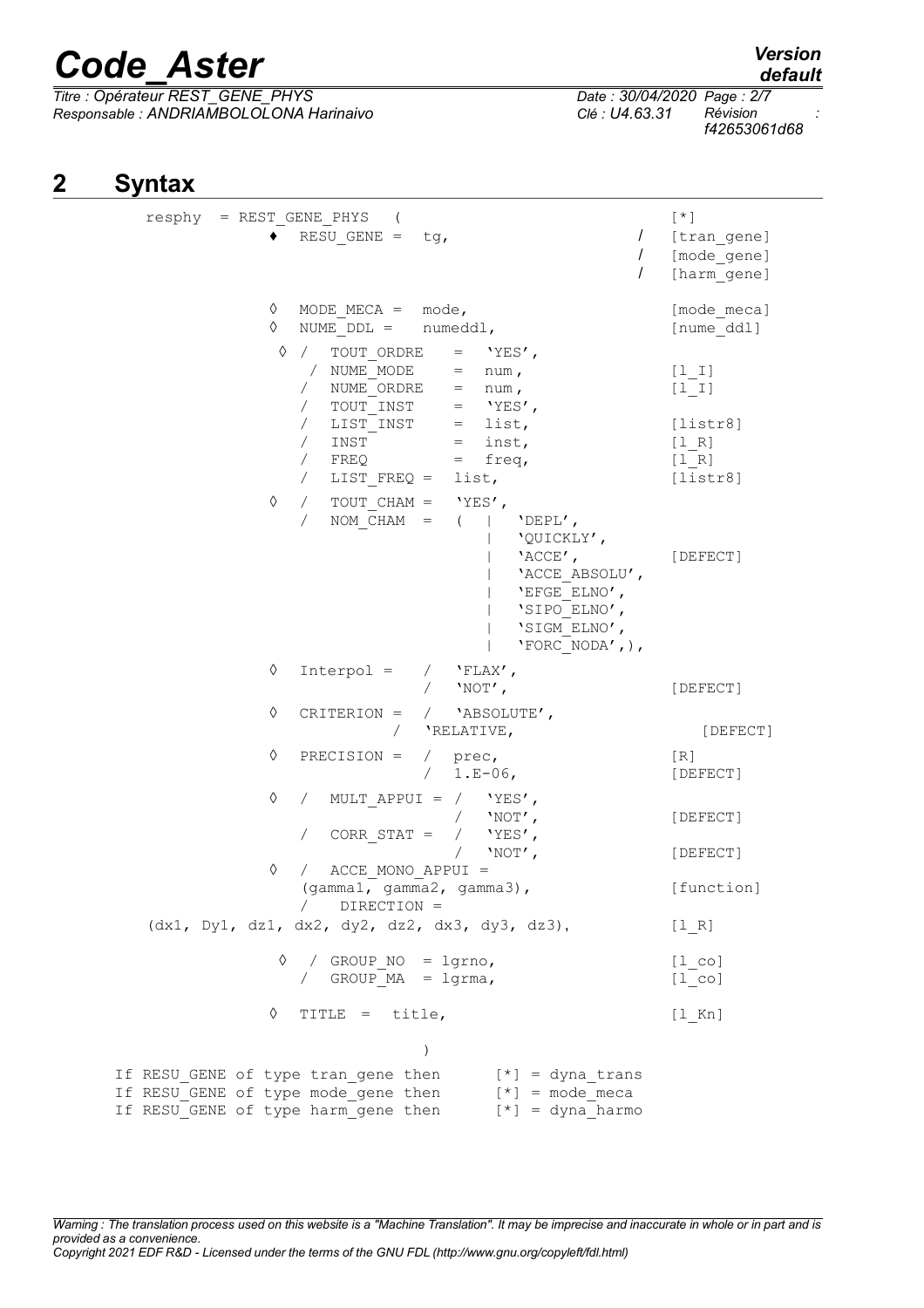*Titre : Opérateur REST\_GENE\_PHYS Date : 30/04/2020 Page : 3/7 Responsable : ANDRIAMBOLOLONA Harinaivo Clé : U4.63.31 Révision :*

*f42653061d68*

## **3 Operands**

## **3.1 Operand RESU\_GENE**

- $RESU$  GENE = tg
	- $\ell$  concept of the type  $\text{tran}$  gene containing for various moments of the vectors generalized of standard displacement, speed and acceleration. If the results come from the extrapolation of results of measurement on a digital model (order PROJ\_MESU\_MODAL), the generalized vectors are of standard displacement, strain and stress. In this case, the base of recombination is of type mode meca.
	- $\ell$  concept of the type mode gene containing the generalized vectors of the modes calculated following a projection on modal basis.
	- / concept of the type harm\_gene containing the vectors generalized of standard displacement, speed and acceleration of the harmonic answer of a structure calculated after a projection on a modal basis

## **3.2 Operand MODE\_MECA**

◊ MODE\_MECA = mode

Concept of the type mode meca containing a base of clean modes obtained by under - dynamic structuring.

This operand is used in the case of a restitution in the physical system of a transitory computation result carried out on modal basis calculated by dynamic under-structuring. The modal base contained in the concept mode meca was obtained by the order REST\_SOUS\_STRUC [U4.63.32]. It is thus about a double restitution, after having made a double projection (cf example with [§4]).

## **3.3 Operand NUME\_DDL**

◊ NUME\_DDL = numeddl

Concept of the type nume ddl containing a classification corresponding to a scale model in the case of a calculation with dynamic condensation when the user wishes a restitution on the ddls pertaining to this scale model.

This operand thus makes it possible to obtain following the restitution a concept  $\text{mode}$  meca who could be used thereafter for a calculation on the scale model (see CAS-test SDNV107A for example).

## **3.4 Operands**

**TOUT\_ORDRE/NUMÉRIQUE\_ORDRE/NUMÉRIQUE\_MODE/TOUT\_INST/LI ST\_INST/INST**

◊ / TOUT\_ORDRE = 'YES'

To restore on all the modes of the concept mode gene.

NUME ORDRE = num

List of entireties containing the sequence numbers of the modes on which the restitution takes place.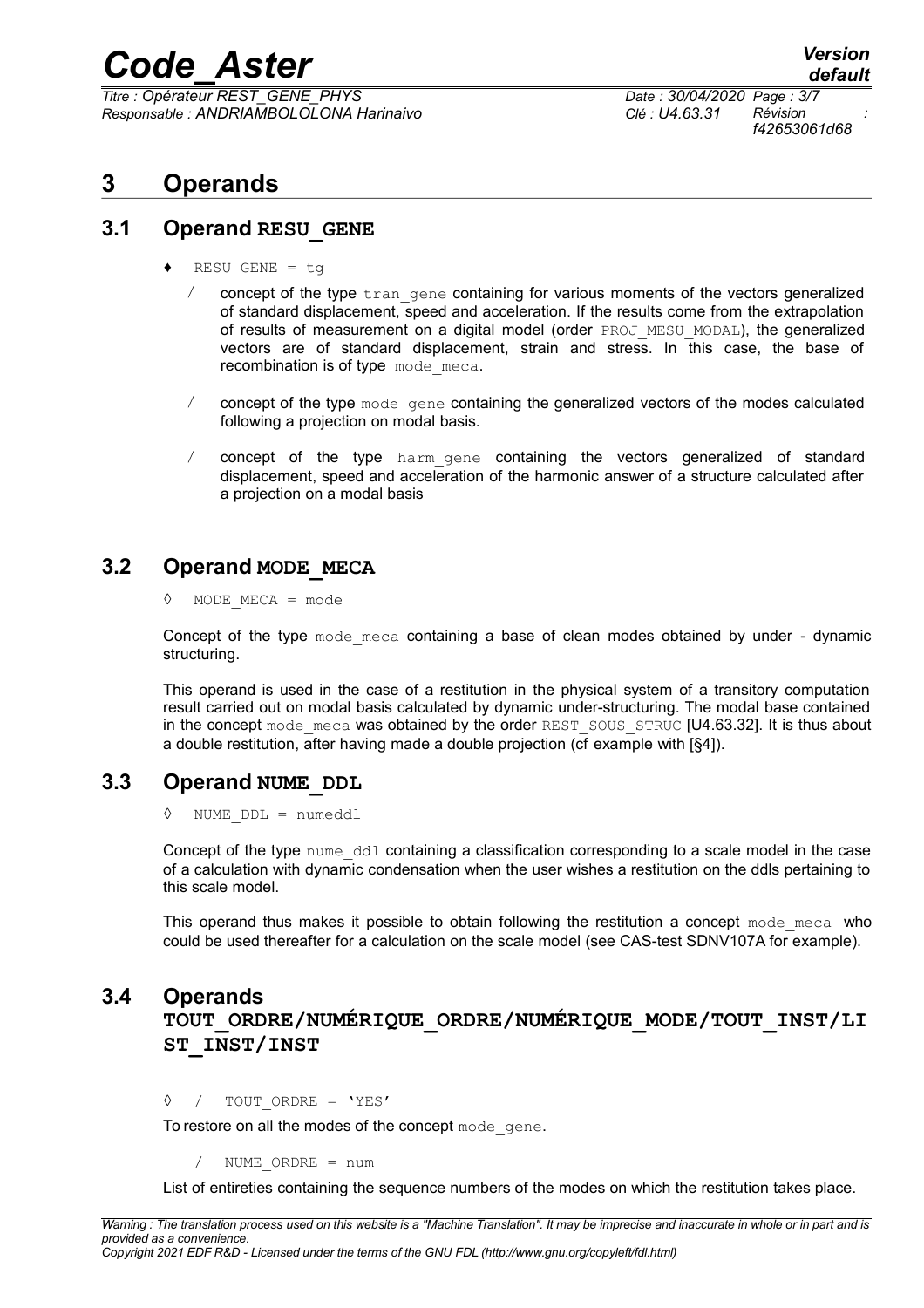*Titre : Opérateur REST\_GENE\_PHYS Date : 30/04/2020 Page : 4/7 Responsable : ANDRIAMBOLOLONA Harinaivo Clé : U4.63.31 Révision :*

/ NUME\_MODE = num

List of entireties containing the numbers of the modes in the total spectrum on which the restitution takes place.

/ TOUT\_INST = 'YES'

If one wishes to restore over every moment contained in the generalized result ( $trangen$ ).

/ LIST\_INST = list

List of real crescents of the type  $listes$  containing the moments for which one wishes to carry out the restitution.

/ INST = inst

List of real containing the moments over which the restitution takes place.

For a transitory calculation, one checks that the moments requested by the option  $LIST$  INST are well in the field of definition of tran gene.

The results at one unspecified moment can be obtained by linear interpolation between the two moments results of calculation actually contained by tran gene.

## **3.5 Operands FREQ/LIST\_FREQ**

These operands are used in the case of a restitution on the basis of physical generalized harmonic calculation (harm gene).

 $/$  FREQ = freq

Frequency to which one wishes to restore harmonic calculation

LIST FREQ = list

List of real containing the frequencies for which one wishes to carry out the restitution.

For each frequency indicated, one restores the fields obtained at the frequency of calculation nearest. There is no interpolation.

### **3.6 Operands TOUT\_CHAM/NOM\_CHAM**

#### ◊ / TOUT\_CHAM = 'YES'

Allows to restore the fields of reference symbol DEPL, QUICKLY and ACCE contents in the generalized result (tran gene, harm gene).

NOM CHAM = nomcha

List of the reference symbols of field which one wishes to restore: 'DEPL','OUICKLY','ACCE'and possibly if they were calculated, 'ACCE\_ABSOLU', 'EFGE\_ELNO', 'SIPO\_ELNO', 'SIGM\_ELNO' or 'FORC\_NODA'.

Restitution of the fields 'EFGE\_ELNO', 'SIPO\_ELNO', 'SIGM\_ELNO' and 'FORC\_NODA' is possible in multi - supports.

## **3.7 Operand Interpol**

- ◊ Interpol =
	- 'FLAX': an interpolation is authorized between two moments; this interpolation is usable only between two moments of calculation, but can lead to errors if the two moments of filing [U4.53.21] are separated from a very long time with respect to the periods of the studied phenomena.

*Warning : The translation process used on this website is a "Machine Translation". It may be imprecise and inaccurate in whole or in part and is provided as a convenience. Copyright 2021 EDF R&D - Licensed under the terms of the GNU FDL (http://www.gnu.org/copyleft/fdl.html)*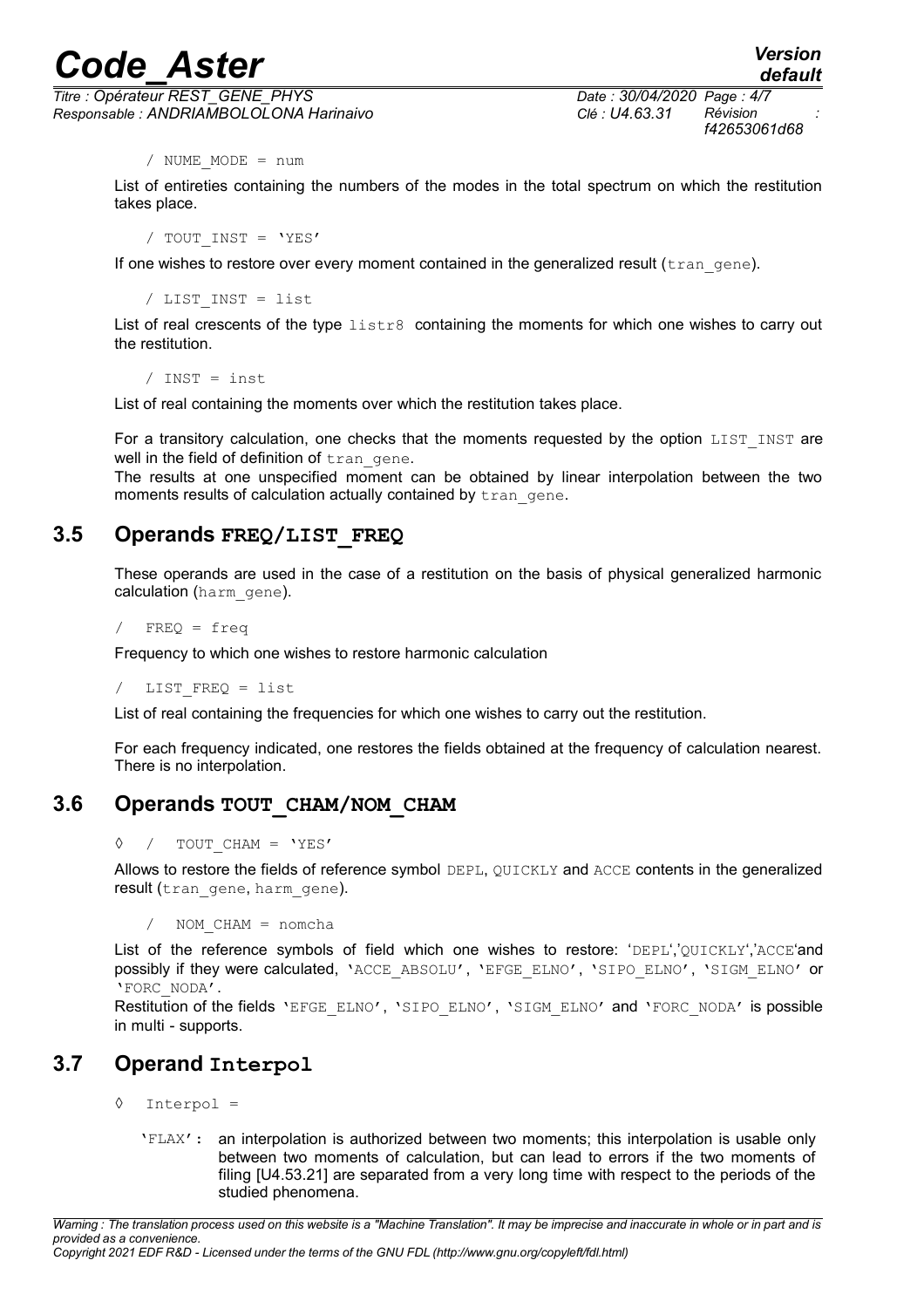

*Titre : Opérateur REST\_GENE\_PHYS Date : 30/04/2020 Page : 5/7 Responsable : ANDRIAMBOLOLONA Harinaivo Clé : U4.63.31 Révision :*

*f42653061d68*

'NOT': the restitution must be made stricto sensu.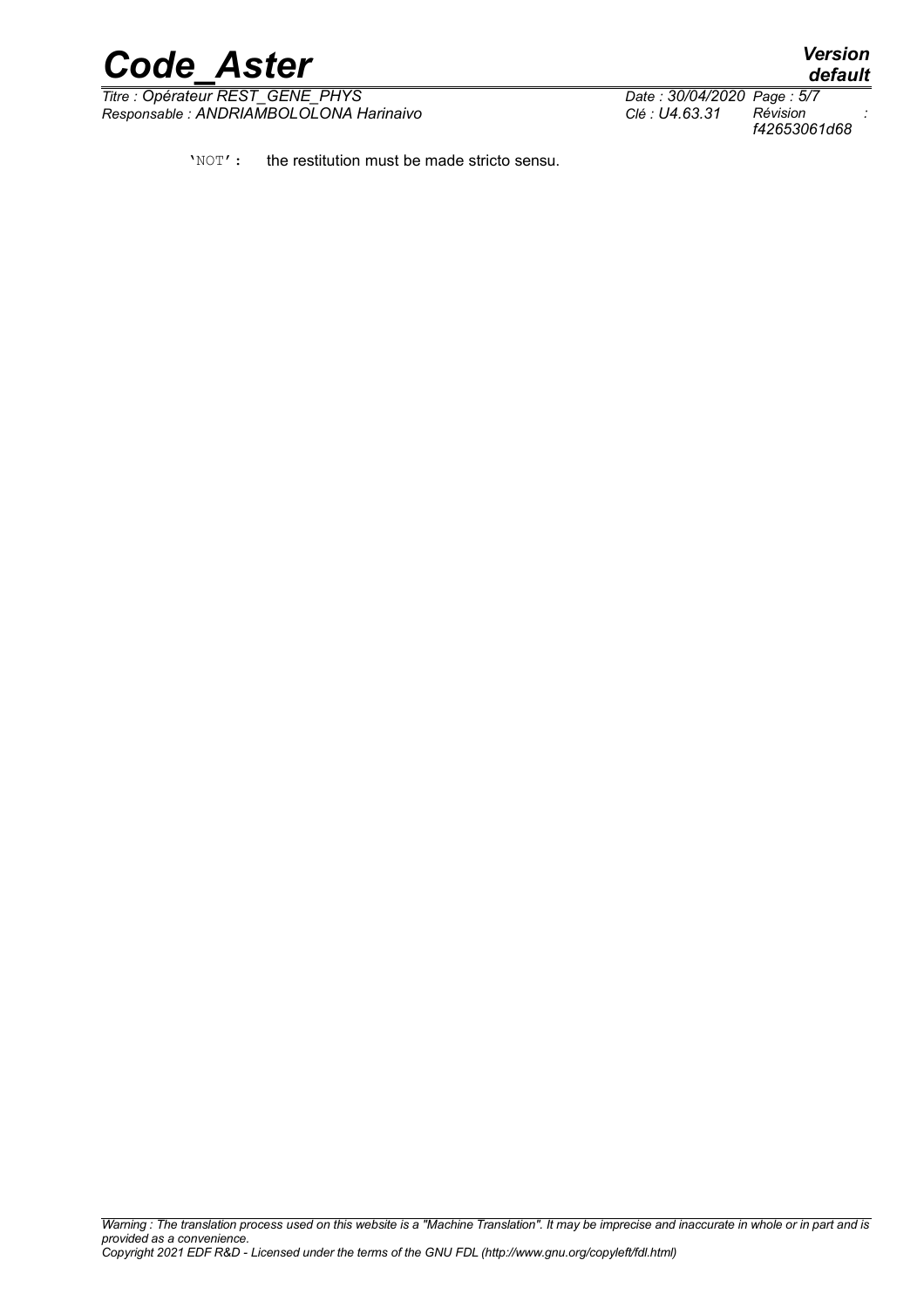*Titre : Opérateur REST\_GENE\_PHYS Date : 30/04/2020 Page : 6/7 Responsable : ANDRIAMBOLOLONA Harinaivo Clé : U4.63.31 Révision :*

*f42653061d68*

## **3.8 Operands PRECISION/CRITERION**

◊ PRECISION = prec

◊ CRITERION =

When Interpol is worth 'NOT' indicate with which precision the research of the moment to be restored must be done

'ABSOLUTE': interval of research [Inst - prec, Inst + prec],

'RELATIVE': interval of research  $[(1 - prec).Inst, (1 + prec)$ . Inst] Inst being the moment of restitution.

## **3.9 Operand MULT\_APPUI**

After the transitory calculation of the generalized seismic answer of a structure, the user must indicate 'YES' under the keyword MULT\_APPUI to restore displacements (and/or speeds and/or accelerations) absolute. If it does not specify anything, the operator restores the relative sizes.

## **3.10 Operands ACCE\_MONO\_APPUI and DIRECTION**

 $\Diamond$  | ACCE MONO APPUI = (gamma1, gamma2, gamma3), [function]  $|$  DIRECTION =  $(dx1, Dy1, dz1, dx2, dy2, dz2, dx3, dy3, dz3), [1, R]$ 

After the calculation of the generalized seismic answer of an excited mono structure, the user indicates the name ofS accélérogrammeS imposedS (keyword ACCE\_MONO\_APPUI) **and** Lbe directionS earthquake (keyword DIRECTION) to restore absolute accelerations (accelerations only). If it does not specify anything, the operator restores the relative sizes.

#### **Note:**

*It is possible to impose up to 3 accélérogrammeS under the keyword ACCE\_MONO\_APPUI. They DOIVennT being itS evenS that itux imposedS under the keyword FONC\_MULT DU keyword factor EXCIT DE the order DYNA\_VIBRATED.*

## **3.11 Operand CORR\_STAT**

After the transitory calculation of the generalized seismic answer of a structure, provided that the user asked 'CORR STAT' = 'YES' in DYNA TRAN MODAL, it can then restore displacements (and/or speeds and/or accelerations) with correction by the static modes of the truncation of the modal base. The user must indicate 'YES' under the keyword CORR STAT. If it does not specify anything, the operator restores the sizes without static correction.

## **3.12 Operand GROUP\_NO**

◊ / GROUP\_NO = lgrno / GROUP\_MA = lgrma

After a transitory calculation of dynamics on modal basis, the user can restore fields kinematics on a part only of the nodes or meshs of the grid.

List of the groups of nodes/meshs corresponding to the places where the user wants to restore fields kinematics.

## **3.13 Operand TITLE**

◊ TITLE = title

*Warning : The translation process used on this website is a "Machine Translation". It may be imprecise and inaccurate in whole or in part and is provided as a convenience. Copyright 2021 EDF R&D - Licensed under the terms of the GNU FDL (http://www.gnu.org/copyleft/fdl.html)*